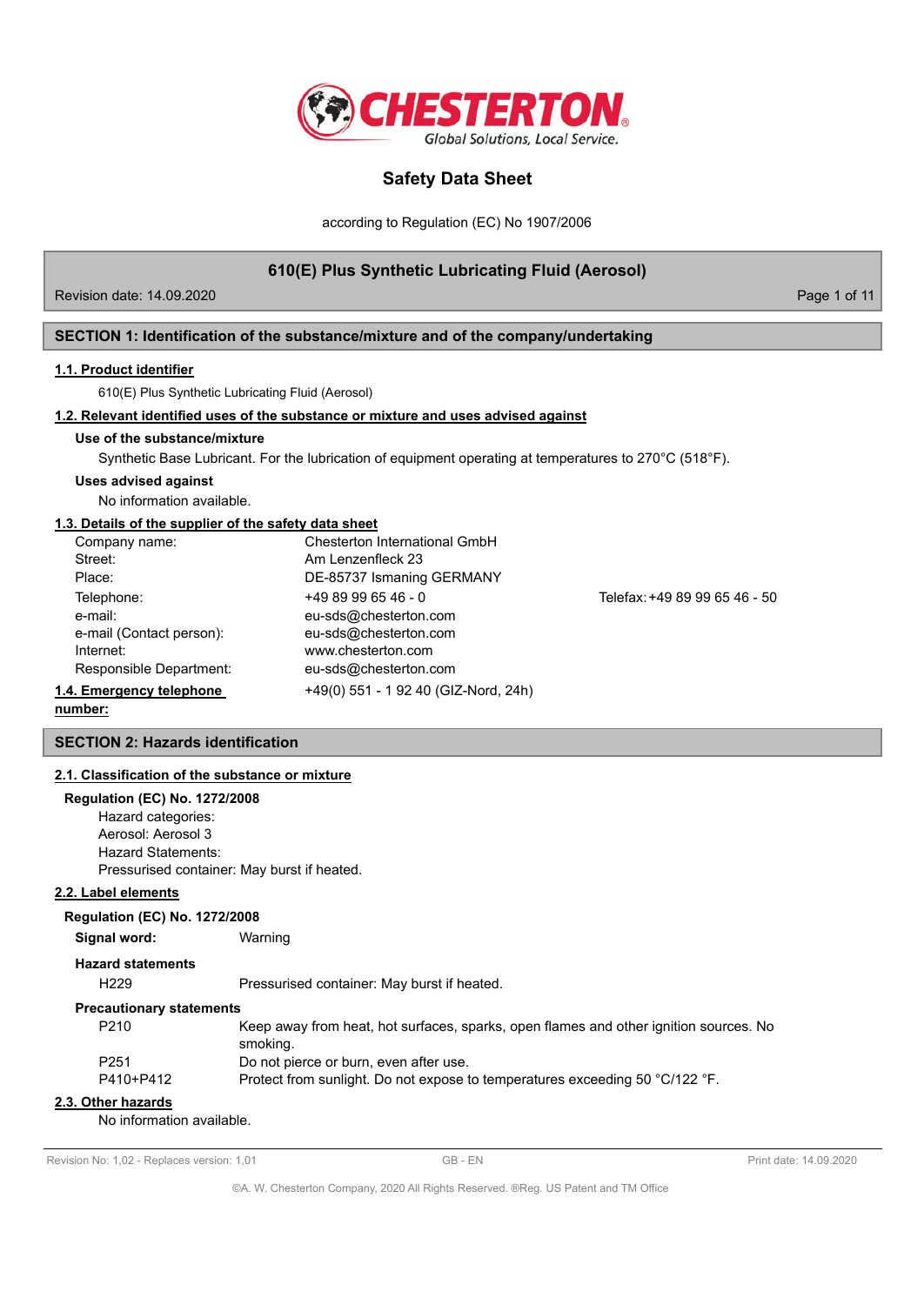

according to Regulation (EC) No 1907/2006

**610(E) Plus Synthetic Lubricating Fluid (Aerosol)**

Revision date: 14.09.2020 Page 2 of 11

# **SECTION 3: Composition/information on ingredients**

### **3.2. Mixtures**

#### **Hazardous components**

| CAS No     | Chemical name                                                   |          |                   |  |  |
|------------|-----------------------------------------------------------------|----------|-------------------|--|--|
|            | IEC No                                                          | Index No | <b>IREACH No</b>  |  |  |
|            | <b>GHS Classification</b>                                       |          |                   |  |  |
| 80939-62-4 | Amines, C11-14-branched alkyl, monohexyl and dihexyl phosphates |          |                   |  |  |
|            | 279-632-6                                                       |          | 101-2119976322-36 |  |  |
|            | Skin Irrit. 2, Eye Irrit. 2, Aquatic Chronic 2; H315 H319 H411  |          |                   |  |  |
| 124-38-9   | Carbon dioxide                                                  |          |                   |  |  |
|            | 204-696-9                                                       |          |                   |  |  |
|            | Compressed gas; H280                                            |          |                   |  |  |

Full text of H and EUH statements: see section 16.

# **Further Information**

No information available.

#### **SECTION 4: First aid measures**

### **4.1. Description of first aid measures**

#### **General information**

Change contaminated, saturated clothing. In case of accident or unwellness, seek medical advice immediately (show directions for use or safety data sheet if possible).

#### **After inhalation**

Remove casualty to fresh air and keep warm and at rest. If breathing is irregular or stopped, administer artificial respiration. Call a doctor.

#### **After contact with skin**

After contact with skin, wash immediately with plenty of water and soap. In case of skin irritation, consult a physician.

#### **After contact with eyes**

Rinse immediately carefully and thoroughly with eye-bath or water. If eye irritation persists: Get medical advice/attention.

## **After ingestion**

Do NOT induce vomiting. Immediately call a doctor.

#### **4.2. Most important symptoms and effects, both acute and delayed**

No information available.

## **4.3. Indication of any immediate medical attention and special treatment needed**

First Aid, decontamination, treatment of symptoms.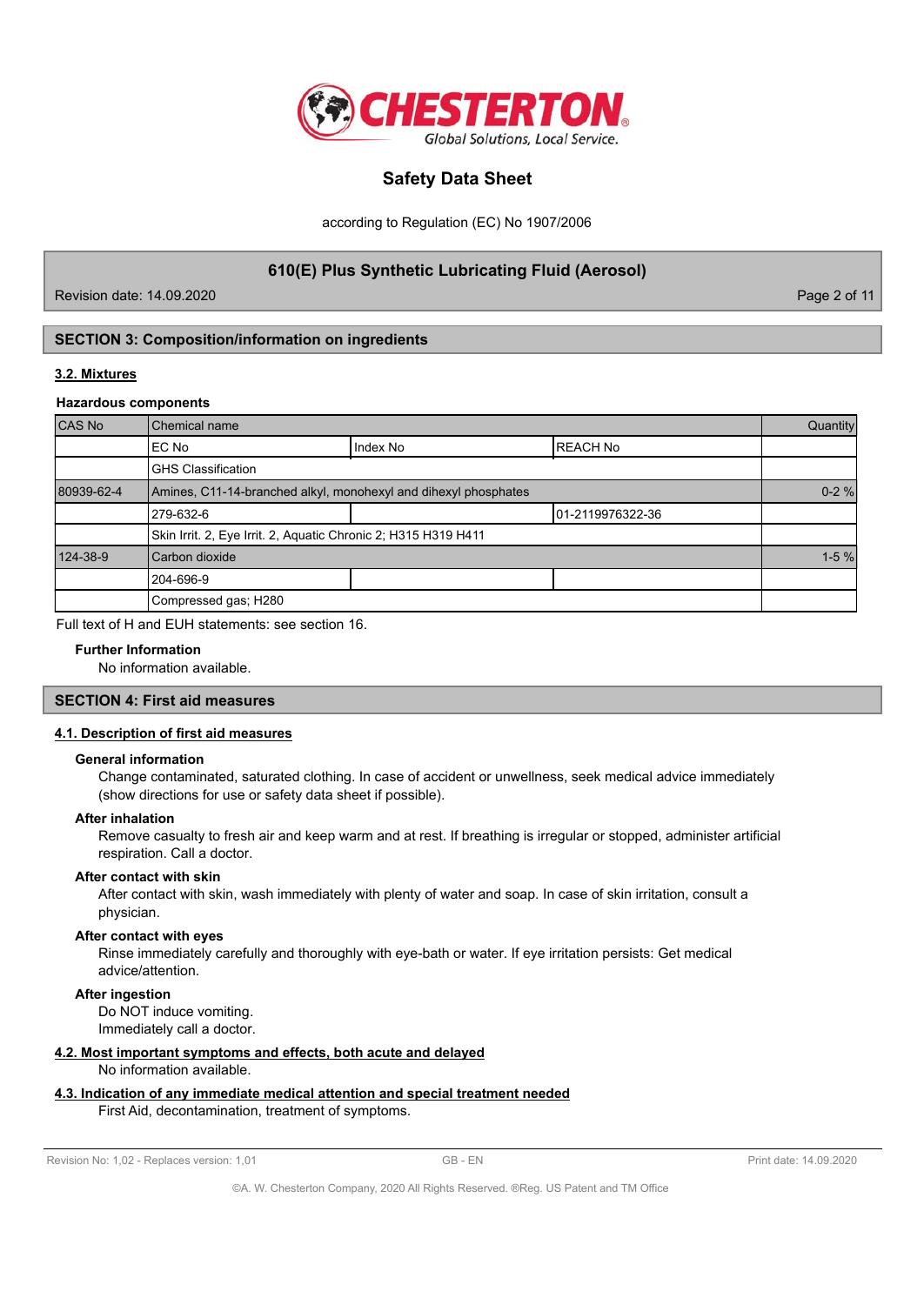

according to Regulation (EC) No 1907/2006

# **610(E) Plus Synthetic Lubricating Fluid (Aerosol)**

Revision date: 14.09.2020 Page 3 of 11

### **SECTION 5: Firefighting measures**

#### **5.1. Extinguishing media**

#### **Suitable extinguishing media**

Dry extinguishing powder. Carbon dioxide (CO2). alcohol resistant foam. Water spray jet

#### **Unsuitable extinguishing media**

Full water jet

#### **5.2. Special hazards arising from the substance or mixture**

Heating causes rise in pressure with risk of bursting.

#### **5.3. Advice for firefighters**

Special protective equipment for firefighters Protective clothing.

In case of fire: Wear self-contained breathing apparatus.

#### **Additional information**

Collect contaminated fire extinguishing water separately. Do not allow entering drains or surface water.

# **SECTION 6: Accidental release measures**

## **6.1. Personal precautions, protective equipment and emergency procedures**

See protective measures under point 7 and 8. Provide adequate ventilation. Personal protection equipment: see section 8

#### **6.2. Environmental precautions**

Do not allow to enter into surface water or drains. Cover drains.

# **6.3. Methods and material for containment and cleaning up**

Absorb with liquid-binding material (e.g. sand, diatomaceous earth, acid- or universal binding agents). Treat the recovered material as prescribed in the section on waste disposal.

#### **6.4. Reference to other sections**

See protective measures under point 7 and 8. Disposal: see section 13

## **SECTION 7: Handling and storage**

#### **7.1. Precautions for safe handling**

#### **Advice on safe handling**

See section 8. Wear personal protection equipment (refer to section 8).

## **Advice on protection against fire and explosion**

Pressurized container: protect from sunlight and do not expose to temperatures exceeding 50 °C. Do not pierce or burn, even after use.

#### **Further information on handling**

Do not pierce or burn, even after use.

#### **7.2. Conditions for safe storage, including any incompatibilities**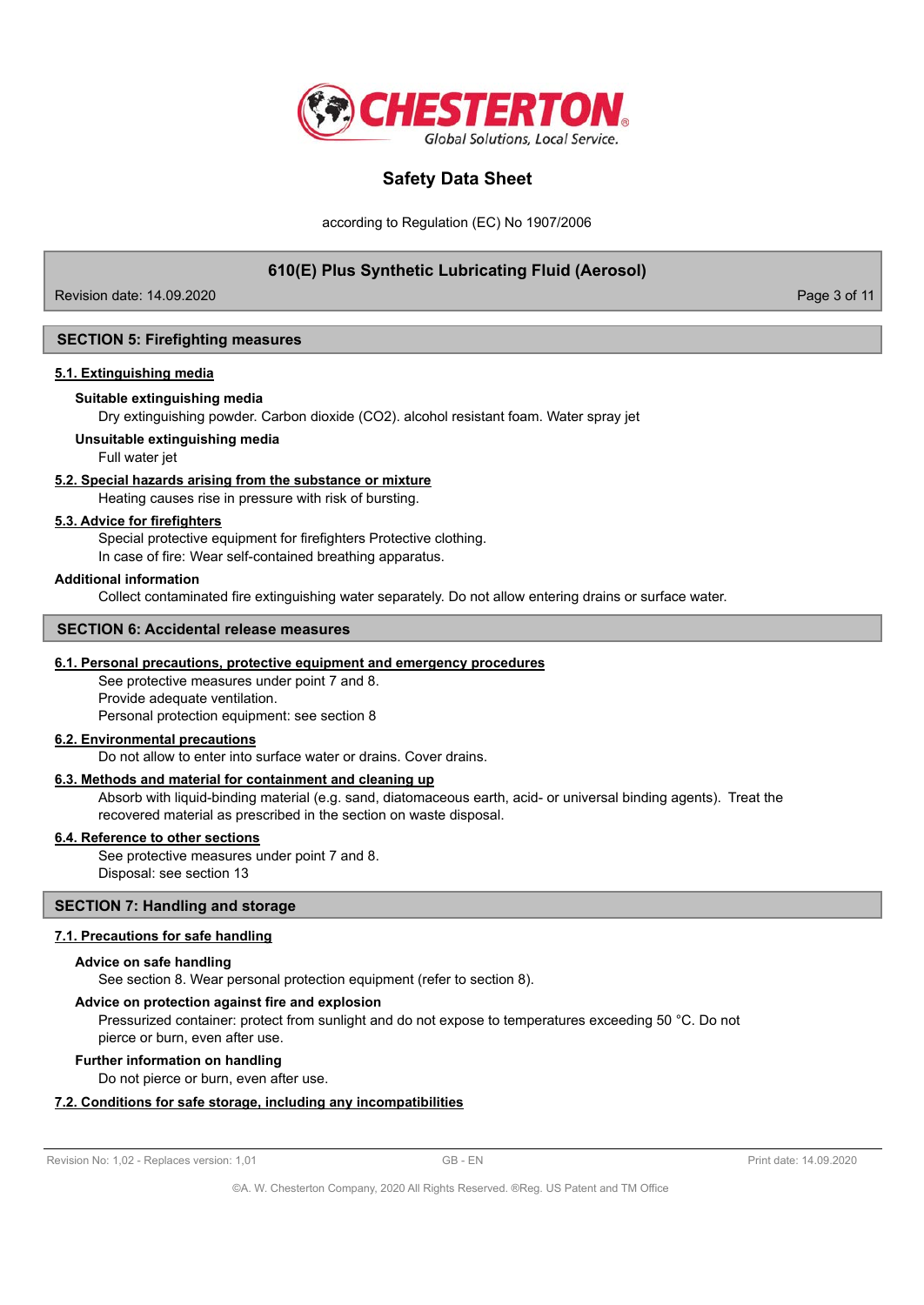

according to Regulation (EC) No 1907/2006

# **610(E) Plus Synthetic Lubricating Fluid (Aerosol)**

Revision date: 14.09.2020 **Page 4 of 11** 

# **Requirements for storage rooms and vessels**

Keep cool. Protect from sunlight. Pressurised container: May burst if heated.

# **Hints on joint storage**

Keep away from: Food and feedingstuffs

## **Further information on storage conditions**

Keep away from: Frost Heat **Humidity** 

# **7.3. Specific end use(s)**

No information available.

# **SECTION 8: Exposure controls/personal protection**

### **8.1. Control parameters**

## **Exposure limits (EH40)**

| l CAS No | l Substance    | ppm            | mq/m <sup>3</sup> | fibres/mll | Category      | Origin |
|----------|----------------|----------------|-------------------|------------|---------------|--------|
| 124-38-9 | Carbon dioxide | 5000           | 9150              |            | TWA (8 h)     | WEL    |
|          |                | 15000 <b>l</b> | 27400             |            | STEL (15 min) | WEL    |

#### **DNEL/DMEL values**

| <b>CAS No</b>            | Substance                                                       |                       |          |                                |
|--------------------------|-----------------------------------------------------------------|-----------------------|----------|--------------------------------|
| DNEL type                |                                                                 | <b>Exposure route</b> | Effect   | Value                          |
| 80939-62-4               | Amines, C11-14-branched alkyl, monohexyl and dihexyl phosphates |                       |          |                                |
| Worker DNEL, long-term   |                                                                 | linhalation           | systemic | $0.2 \text{ mg/m}^3$           |
| Worker DNEL, long-term   |                                                                 | Idermal               | systemic | $0.03 \text{ mg/kg}$<br>bw/day |
| Consumer DNEL, long-term |                                                                 | linhalation           | systemic | $0.05 \text{ mg/m}^3$          |
| Consumer DNEL, long-term |                                                                 | Idermal               | systemic | $0,01$ mg/kg<br>bw/day         |
| Consumer DNEL, long-term |                                                                 | Ioral                 | systemic | 0,01 mg/kg<br>bw/dav           |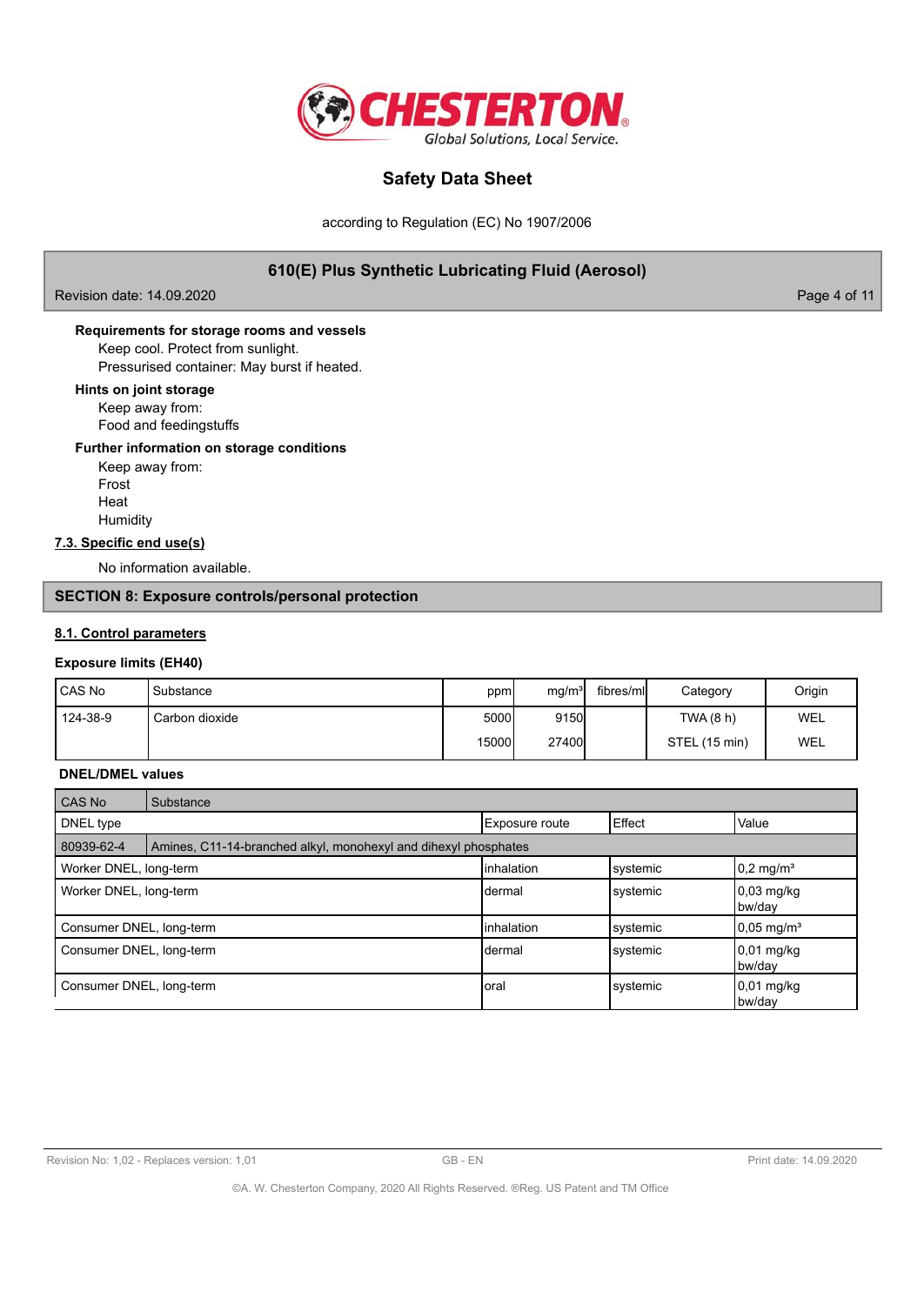

according to Regulation (EC) No 1907/2006

**610(E) Plus Synthetic Lubricating Fluid (Aerosol)**

Revision date: 14.09.2020 Page 5 of 11

### **PNEC values**

| CAS No                                           | Substance                                                       |             |  |  |  |
|--------------------------------------------------|-----------------------------------------------------------------|-------------|--|--|--|
|                                                  | Value<br>Environmental compartment                              |             |  |  |  |
| 80939-62-4                                       | Amines, C11-14-branched alkyl, monohexyl and dihexyl phosphates |             |  |  |  |
| Freshwater                                       |                                                                 | 0,055 mg/l  |  |  |  |
| 0,01 mg/l<br>Freshwater (intermittent releases)  |                                                                 |             |  |  |  |
| Marine water                                     |                                                                 | 0,005 mg/l  |  |  |  |
| Freshwater sediment                              | 239,64 mg/kg                                                    |             |  |  |  |
| Marine sediment                                  | 23,964 mg/kg                                                    |             |  |  |  |
| Micro-organisms in sewage treatment plants (STP) | 1 $mg/l$                                                        |             |  |  |  |
| Soil                                             |                                                                 | 47,76 mg/kg |  |  |  |

### **8.2. Exposure controls**

#### **Appropriate engineering controls**

No special measures are necessary. Provide adequate ventilation as well as local exhaustion at critical locations.

### **Protective and hygiene measures**

Wear protective gloves/protective clothing.

### **Eye/face protection**

Suitable eye protection: Eye glasses with side protection

goggles

#### **Hand protection**

Tested protective gloves must be worn: EN ISO 374

NBR (Nitrile rubber), Butyl caoutchouc (butyl rubber)

Thickness of the glove material >= 0,4 mm

Breakthrough times and swelling properties of the material must be taken into consideration.

For special purposes, it is recommended to check the resistance to chemicals of the protective gloves mentioned above together with the supplier of these gloves.

Wearing time with occasional contact (splashes): max. 480 min. (NBR (Nitrile rubber))

Wearing time with permanent contact 240 - 480 min (NBR (Nitrile rubber))

Observe the wear time limits as specified by the manufacturer.

# **Skin protection**

Protective clothing

# **Respiratory protection**

If technical exhaust or ventilation measures are not possible or insufficient , respiratory protection must be worn.

Half-face mask (DIN EN 140) P2

#### **Environmental exposure controls**

No special measures are necessary.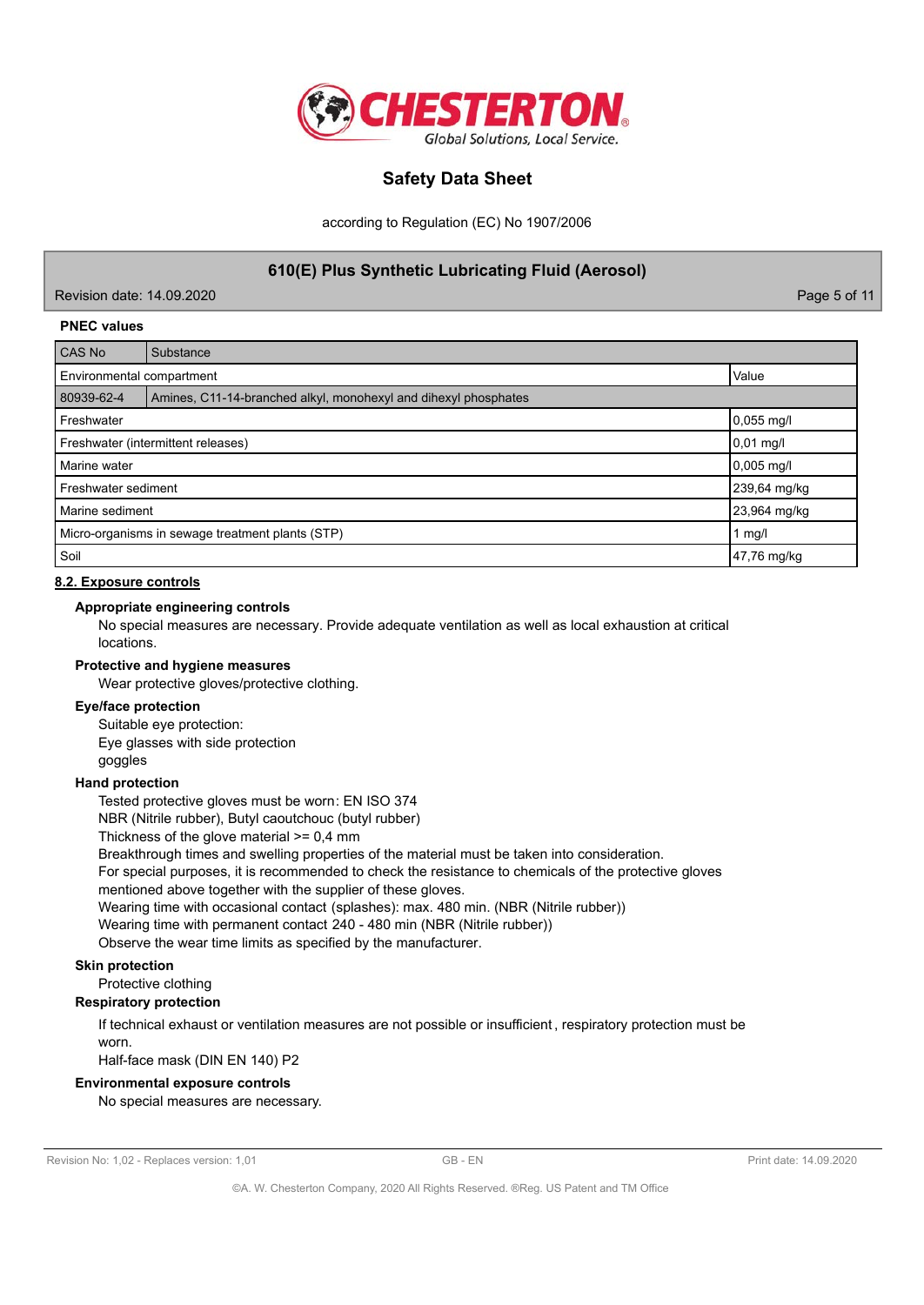

according to Regulation (EC) No 1907/2006

# **610(E) Plus Synthetic Lubricating Fluid (Aerosol)**

Revision date: 14.09.2020

# **SECTION 9: Physical and chemical properties**

| Physical state:                                                   | Liquid         |                          |
|-------------------------------------------------------------------|----------------|--------------------------|
| Colour:                                                           | yellow - amber |                          |
| Odour:                                                            | characteristic |                          |
| pH-Value:                                                         |                | not applicable           |
| Changes in the physical state                                     |                |                          |
| Melting point:                                                    |                | $<$ -40 °C               |
| Initial boiling point and boiling range:                          |                | No data available        |
| Sublimation point:                                                |                | No data available        |
| Softening point:                                                  |                | No data available        |
| Pour point:                                                       |                | No data available        |
| Flash point:                                                      |                | $>270$ °C                |
| Sustaining combustion:                                            |                | No data available        |
| Flammability                                                      |                |                          |
| Solid:                                                            |                | No data available        |
| Gas:                                                              |                | No data available        |
| <b>Explosive properties</b><br>not explosive according to EU A.14 |                |                          |
| <b>Auto-ignition temperature</b>                                  |                |                          |
| Solid:                                                            |                | No data available        |
| Gas:                                                              |                | No data available        |
| Decomposition temperature:                                        |                | No data available        |
| <b>Oxidizing properties</b><br>No information available.          |                |                          |
| Vapour pressure:                                                  |                | No data available        |
| Density (at 20 °C):                                               |                | $0.99$ g/cm <sup>3</sup> |
| Water solubility:                                                 |                | Immiscible               |
| Solubility in other solvents<br>No information available.         |                |                          |
| Partition coefficient:                                            |                | No data available        |
| Viscosity / dynamic:                                              |                | No data available        |
| Viscosity / kinematic:<br>(at 40 $^{\circ}$ C)                    |                | $68 \text{ mm}^2$ /s     |
| Vapour density:                                                   |                | No data available        |
| Evaporation rate:                                                 |                | No data available        |
| 9.2. Other information                                            |                |                          |

Revision No: 1,02 - Replaces version: 1,01 GB - EN GB - EN Print date: 14.09.2020

©A. W. Chesterton Company, 2020 All Rights Reserved. ®Reg. US Patent and TM Office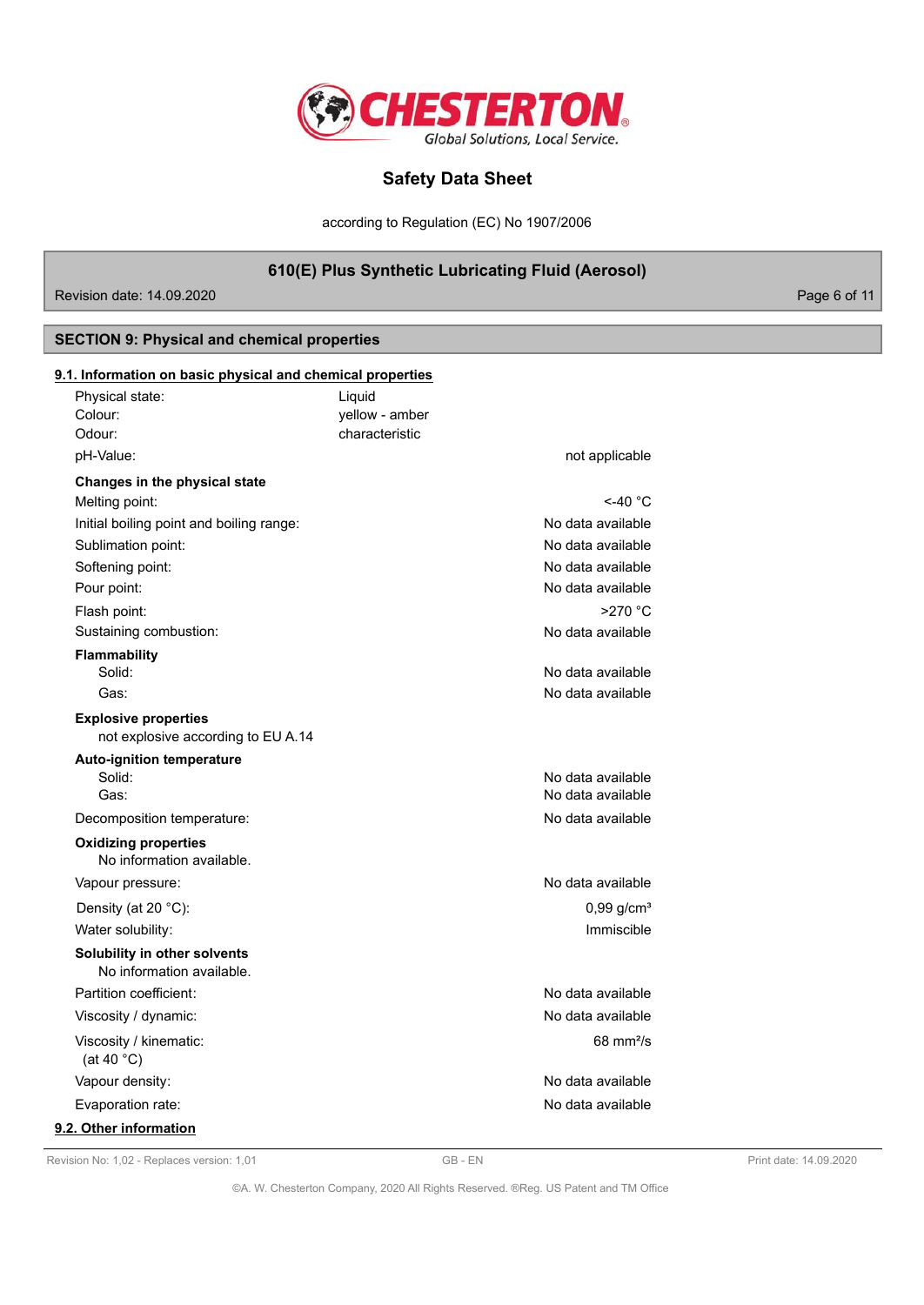

according to Regulation (EC) No 1907/2006

# **610(E) Plus Synthetic Lubricating Fluid (Aerosol)**

Revision date: 14.09.2020 Page 7 of 11

No information available.

### **SECTION 10: Stability and reactivity**

### **10.1. Reactivity**

The product is stable under storage at normal ambient temperatures.

### **10.2. Chemical stability**

The substance is chemically stable under recommended conditions of storage, use and temperature.

#### **10.3. Possibility of hazardous reactions**

This material is considered to be non-reactive under normal use conditions.

### **10.4. Conditions to avoid**

Keep away from heat, hot surfaces, sparks, open flames and other ignition sources. No smoking.

#### **10.5. Incompatible materials**

No information available.

# **10.6. Hazardous decomposition products**

Nitrogen oxides (NOx), Carbon dioxide (CO2), Carbon monoxide

#### **SECTION 11: Toxicological information**

#### **11.1. Information on toxicological effects**

#### **Acute toxicity**

Based on available data, the classification criteria are not met.

| <b>CAS No</b> | Chemical name                                                   |                         |                |                     |                            |  |  |
|---------------|-----------------------------------------------------------------|-------------------------|----------------|---------------------|----------------------------|--|--|
|               | Exposure route                                                  | IDose                   | <b>Species</b> | lSource             | <b>IMethod</b>             |  |  |
| 80939-62-4    | Amines, C11-14-branched alkyl, monohexyl and dihexyl phosphates |                         |                |                     |                            |  |  |
|               | loral                                                           | LD50<br>> 5000<br>mg/kg | <b>Rat</b>     | Study report (1981) | <b>IOECD Guideline 401</b> |  |  |
|               | dermal                                                          | LD50<br>> 2000<br>mg/kg | Rat            | Study report (1984) | <b>IOECD Guideline 402</b> |  |  |

#### **Irritation and corrosivity**

Based on available data, the classification criteria are not met.

#### **Sensitising effects**

Based on available data, the classification criteria are not met.

## **Carcinogenic/mutagenic/toxic effects for reproduction**

Based on available data, the classification criteria are not met.

#### **STOT-single exposure**

Based on available data, the classification criteria are not met.

## **STOT-repeated exposure**

Based on available data, the classification criteria are not met.

```
Revision No: 1,02 - Replaces version: 1,01 GB - EN GB - EN Print date: 14.09.2020
```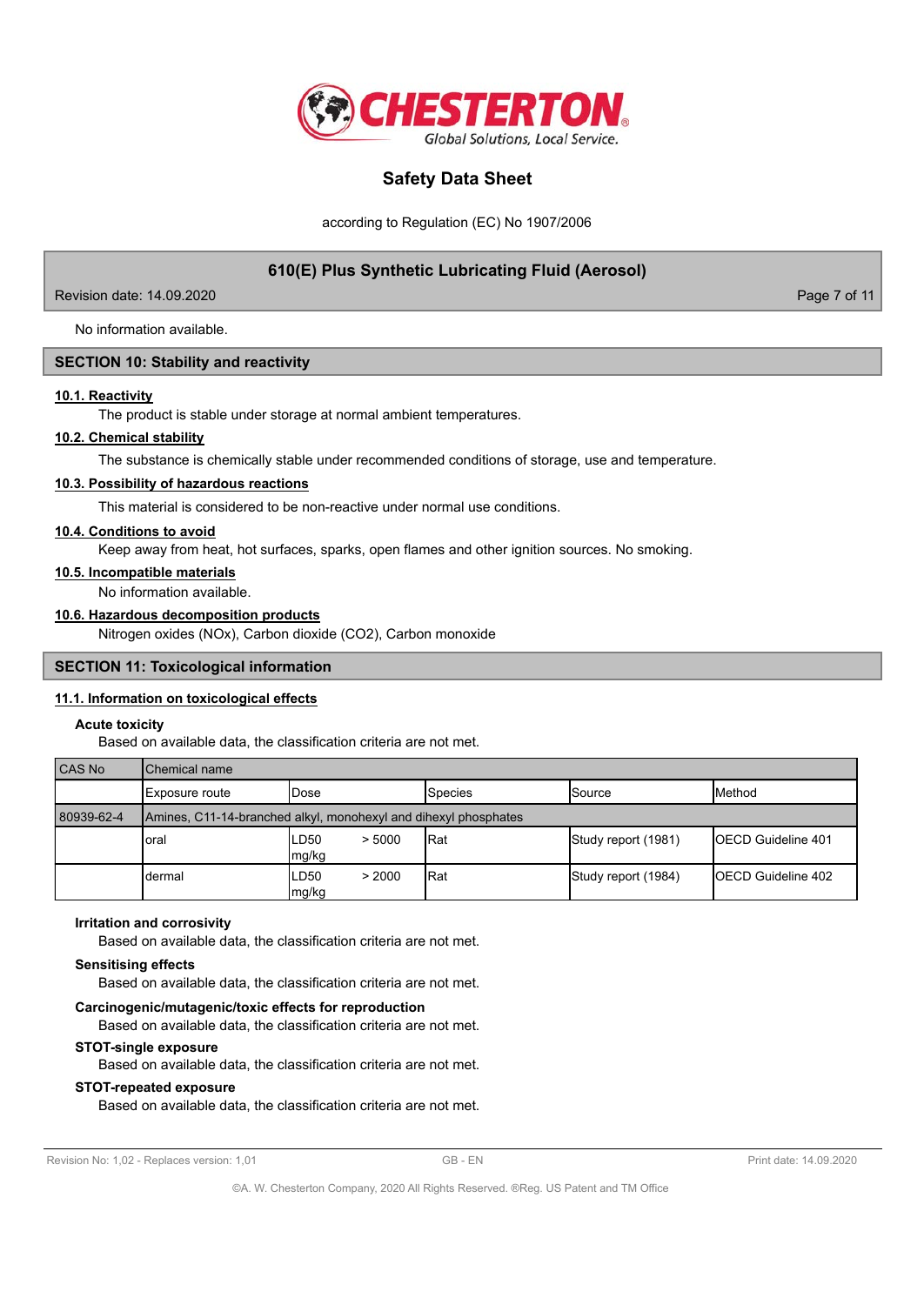

according to Regulation (EC) No 1907/2006

# **610(E) Plus Synthetic Lubricating Fluid (Aerosol)**

Revision date: 14.09.2020 Page 8 of 11

# **Aspiration hazard**

Based on available data, the classification criteria are not met.

# **SECTION 12: Ecological information**

## **12.1. Toxicity**

| CAS No     | Chemical name                                                   |                     |            |  |                                         |                        |                                |
|------------|-----------------------------------------------------------------|---------------------|------------|--|-----------------------------------------|------------------------|--------------------------------|
|            | Aquatic toxicity                                                | Dose                |            |  | [h]   [d] Species                       | <b>ISource</b>         | <b>I</b> Method                |
| 80939-62-4 | Amines, C11-14-branched alkyl, monohexyl and dihexyl phosphates |                     |            |  |                                         |                        |                                |
|            | Acute algae toxicity                                            | ErC50<br>mg/l       | > 10       |  | 72 hlPseudokirchneriella<br>subcapitata | Study report<br>(2007) | <b>OECD Guideline</b><br>I201  |
|            | Acute crustacea toxicity                                        | EC50                | $> 1$ mg/l |  | 48 h Daphnia magna                      | Study report<br>(2005) | <b>IOECD Guideline</b><br>l202 |
|            | Crustacea toxicity                                              | <b>NOEC</b><br>mg/l | > 10       |  | 22 d Daphnia magna                      | Study report<br>(2014) | <b>OECD Guideline</b><br>l211  |

# **12.2. Persistence and degradability**

No information available.

### **12.3. Bioaccumulative potential**

No information available.

#### **Partition coefficient n-octanol/water**

| <b>CAS No</b> | Chemical name                                                              | Loa Pow     |
|---------------|----------------------------------------------------------------------------|-------------|
| 80939-62-4    | . monohexyl and dihexyl phosphates<br>, C11-14-branched alkyl.<br>IAmines. | $\sim$<br>٠ |

**BCF**

| <b>CAS No</b> | lChemical name                                                     | <b>BCF</b> | <b>ISpecies</b> | lSource            |
|---------------|--------------------------------------------------------------------|------------|-----------------|--------------------|
| 80939-62-4    | Amines, C11-14-branched alkyl,<br>monohexyl and dihexyl phosphates | 6.63       | Ifish           | Calculation (2013) |

#### **12.4. Mobility in soil**

No information available.

# **12.5. Results of PBT and vPvB assessment**

The substances in the mixture do not meet the PBT/vPvB criteria according to REACH, annex XIII.

### **12.6. Other adverse effects**

No information available.

# **SECTION 13: Disposal considerations**

### **13.1. Waste treatment methods**

## **Disposal recommendations**

Dispose of waste according to applicable legislation.

## **Contaminated packaging**

Dispose of waste according to applicable legislation.

```
Revision No: 1,02 - Replaces version: 1,01 GB - EN GB - EN Print date: 14.09.2020
```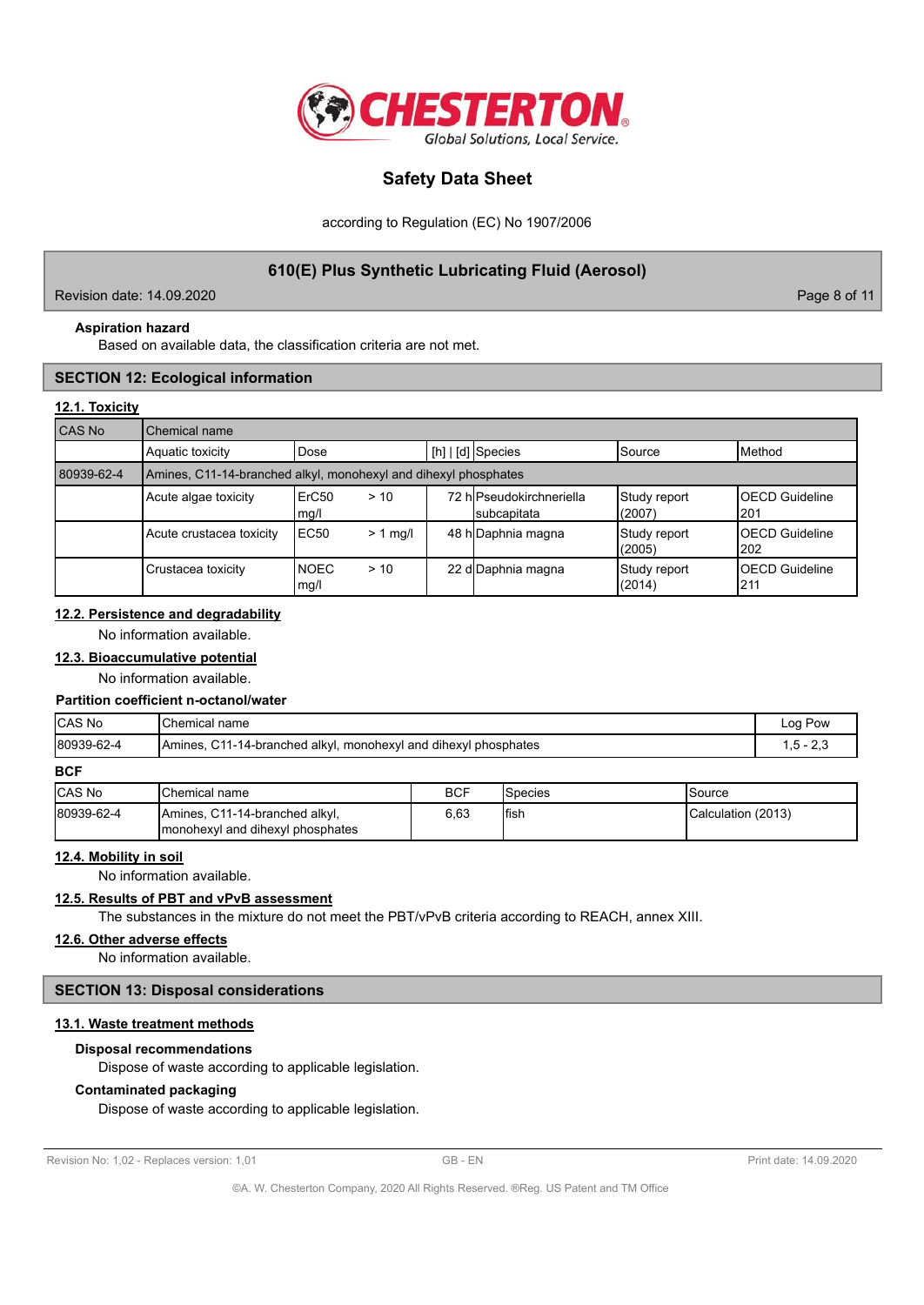

according to Regulation (EC) No 1907/2006

**610(E) Plus Synthetic Lubricating Fluid (Aerosol)**

Revision date: 14.09.2020

# **SECTION 14: Transport information**

| 14.1. UN number:                                                         | <b>UN 1950</b>                   |  |
|--------------------------------------------------------------------------|----------------------------------|--|
| 14.2. UN proper shipping name:                                           | <b>AEROSOLS</b>                  |  |
| 14.3. Transport hazard class(es):                                        | 2                                |  |
| 14.4. Packing group:                                                     | $\overline{\phantom{0}}$         |  |
| Hazard label:                                                            | 2.2                              |  |
| Classification code:                                                     | 5A                               |  |
| <b>Special Provisions:</b>                                               | 190 327 344 625                  |  |
| Limited quantity:                                                        | $1 \mid$                         |  |
| Excepted quantity:                                                       | F <sub>0</sub>                   |  |
| Transport category:                                                      | 3                                |  |
| Tunnel restriction code:                                                 | F.                               |  |
| Inland waterways transport (ADN)                                         |                                  |  |
| 14.1. UN number:                                                         | <b>UN 1950</b>                   |  |
| 14.2. UN proper shipping name:                                           | <b>AEROSOLS</b>                  |  |
| 14.3. Transport hazard class(es):                                        | 2                                |  |
| 14.4. Packing group:                                                     |                                  |  |
| Hazard label:                                                            | 2.2                              |  |
| Classification code:                                                     | 5A                               |  |
| <b>Special Provisions:</b>                                               | 190 327 344 625                  |  |
| Limited quantity:                                                        | 1 <sub>L</sub>                   |  |
| Excepted quantity:                                                       | E <sub>0</sub>                   |  |
| <b>Marine transport (IMDG)</b>                                           |                                  |  |
| 14.1. UN number:                                                         | <b>UN 1950</b>                   |  |
| 14.2. UN proper shipping name:                                           | <b>AEROSOLS</b>                  |  |
| 14.3. Transport hazard class(es):                                        | 2.2                              |  |
| 14.4. Packing group:                                                     |                                  |  |
| Hazard label:                                                            | 22                               |  |
| <b>Special Provisions:</b>                                               | 63, 190, 277, 327, 344, 381, 959 |  |
| Limited quantity:                                                        | 1000 mL                          |  |
| Excepted quantity:                                                       | F0                               |  |
| EmS:                                                                     | $F-D, S-U$                       |  |
| 14.5. Environmental hazards                                              |                                  |  |
| ENVIRONMENTALLY HAZARDOUS:                                               | no                               |  |
| 14.6. Special precautions for user                                       |                                  |  |
| No information available.                                                |                                  |  |
| 14.7. Transport in bulk according to Annex II of Marpol and the IBC Code |                                  |  |
| No information available.                                                |                                  |  |
|                                                                          |                                  |  |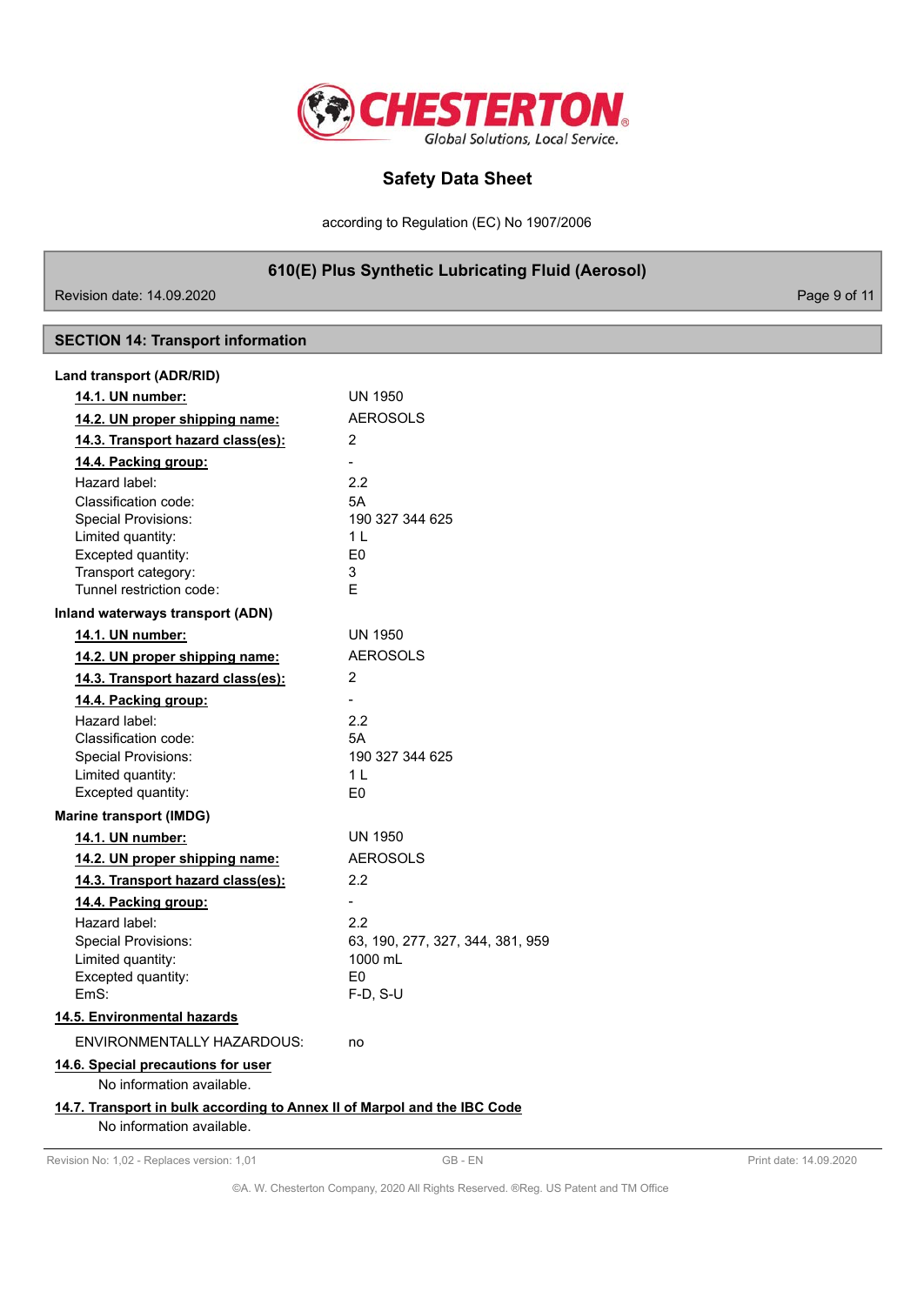

according to Regulation (EC) No 1907/2006

# **610(E) Plus Synthetic Lubricating Fluid (Aerosol)**

Revision date: 14.09.2020 **Page 10 of 11** New York 2012 12:00 Page 10 of 11

## **SECTION 15: Regulatory information**

#### **15.1. Safety, health and environmental regulations/legislation specific for the substance or mixture**

#### **National regulatory information**

Water hazard class (D): 2 - obviously hazardous to water

### **15.2. Chemical safety assessment**

For the following substances of this mixture a chemical safety assessment has been carried out: Amines, C11-14-branched alkyl, monohexyl and dihexyl phosphates

## **SECTION 16: Other information**

#### **Changes**

This data sheet contains changes from the previous version in section(s): 1,2,3,9,14.

#### **Abbreviations and acronyms**

ADR: Accord européen sur le transport des marchandises dangereuses par Route (European Agreement concerning the International Carriage of Dangerous Goods by Road ) RID:Règlement international conernat le transport des marchandises dangereuses par chemin de fer (Regulations Concerning the International Transport of Dangerous Goods by Rail ) IMDG: International Maritime Code for Dangerous Goods IATA: International Air Transport Association IATA-DGR: Dangerous Goods Refulations by the "International Air Transport Association" (IATA) ICAO: International Civil Aviation Organization ICAO-TI: Technical Instructions by the "International Civil Aviation Organization" (ICAO) CAS: Chemical Abstracts Service (division of the American Chemical Society) GHS: Globally Harmonized System of Classification and Labelling of Chemicals CLP: Regulation on Classification, Labelling and Packaging of Substances and Mixtures, LC50: Lethal concentration, 50 percent LD50: Lethal dose, 50 percent EC50: Effectice concentration, 50 percent DNEL: Derived No Effect Level PNEC: Predicted No Effect Concentration PBT: Persistent, Bioaccumulative and Toxic

vPvB: very Persistent and very Bioaccumulative

# **Classification for mixtures and used evaluation method according to Regulation (EC) No. 1272/2008 [CLP]**

| $\sim$<br>sification        | sification<br>າ procedure<br>and the contract of the contract of the contract of the contract of the contract of the contract of the contract of the contract of the contract of the contract of the contract of the contract of the contract of the contra |
|-----------------------------|-------------------------------------------------------------------------------------------------------------------------------------------------------------------------------------------------------------------------------------------------------------|
| H <sub>229</sub><br>Aerosol | data<br>of test.<br>basis<br>J۳                                                                                                                                                                                                                             |

#### **Relevant H and EUH statements (number and full text)**

| H <sub>229</sub> | Pressurised container: May burst if heated.         |
|------------------|-----------------------------------------------------|
| H <sub>280</sub> | Contains gas under pressure; may explode if heated. |
| H <sub>315</sub> | Causes skin irritation.                             |
| H <sub>319</sub> | Causes serious eye irritation.                      |
| H411             | Toxic to aquatic life with long lasting effects.    |
|                  |                                                     |